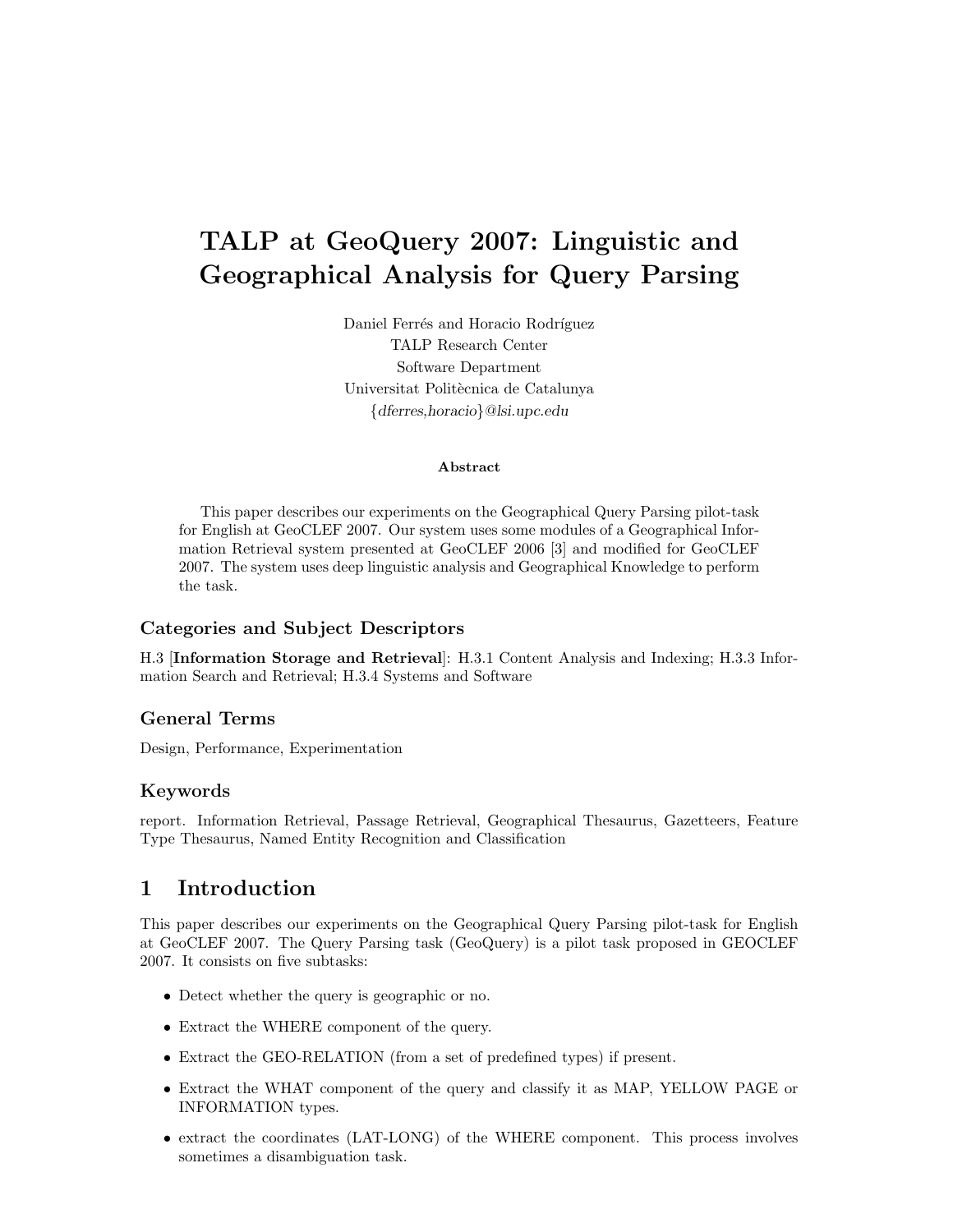As an example, see in Table 1 the information that has to be extracted from the query "Discount Airline Tickets to Brazil".

| Field               | Content                  |
|---------------------|--------------------------|
| <b>LOCAL</b>        | YES                      |
| <b>WHAT</b>         | Discount Airline Tickets |
| WHAT-TYPE           | <b>INFORMATION</b>       |
| WHERE               | <b>Brazil</b>            |
| <b>GEO-RELATION</b> | TО                       |
| LAT-LONG            | $-10.0 - 55.0$           |

In this paper we present the overall architecture of our Geographical Query Parsing system and we describe briefly its main components. We also present the experiments, results and conclusions in the context of the GeoCLEF's 2007 GeoQuery pilot task.

## 2 System Description

#### 2.1 Overview

The system architecture has two main phases that are performed sequentially: Topic Analysis and Question Classification.

#### 2.2 Topic Analysis

The Topic Analysis phase has two main components: a Linguistic Analysis and a Geographical Analysis.

#### 2.2.1 Linguistic Analysis

This process extracts lexico-semantic and syntactic information using the following set of Natural Language Processing tools: i)  $\text{Tr } \mathbf{T}$  an statistical POS tagger [1], ii) WordNet lemmatizer (version  $(2.0)$ , iii) A Maximum Entropy based NERC trained with the CONLL-2003 shared task English data set, iv)  $Spear<sup>1</sup>$ , a modified version of the Collins parser, which performs full parsing and robust detection of verbal predicate arguments [2] (limited to three predicate arguments: agent, direct object (or theme), and indirect object (benefactive or instrument).

We pre-processed the data-set of 800.000 queries in English from a web search-engine with linguistic tools to obtain the following data structures:

- Sent, which provides lexical information for each word: form, lemma, POS tag (Penn-Tree-Bank (PTB) tag-set for English), semantic class of NE, list of EWN synsets and, finally, whenever possible the verbs associated with the actor and the relations between some locations (specially countries) and their gentiles (e.g. nationality).
- Sint, composed of two lists, one recording the syntactic constituent structure of the question (basically nominal, prepositional and verbal phrases) and the other collecting the information of dependencies and other relations between these components.
- Environment. The environment represents the semantic relations that hold between the different components identified in the question text. These relations are organized into an ontology of about 100 semantic classes and 25 relations (mostly binary) between them. Both classes and relations are related by taxonomic links. The ontology tries to reflect what is needed for an appropriate representation of the semantic environment of the question (and the expected answer). The environment of the question is obtained from Sint and Sent. A set of about 150 rules was built to perform this task. Refer to [4] for details.

 $^1$ http://www.lsi.upc.edu/~surdeanu/spear.html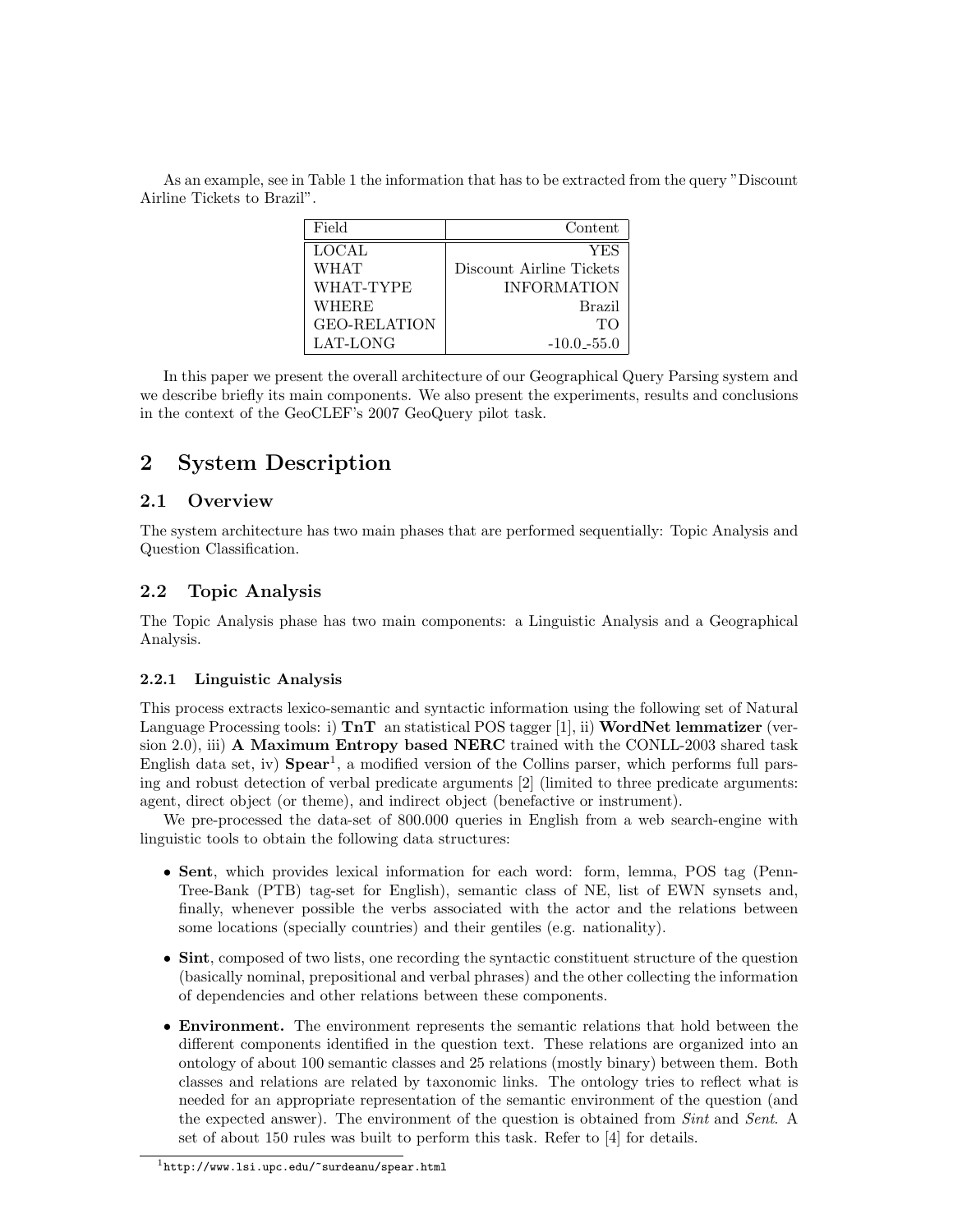#### 2.2.2 Geographical Analysis

The Geographical Analysis is applied to the Named Entities from the queries that have been classified as LOCATION or ORGANIZATION by the NERC module. A Geographical Thesaurus is used to extract geographical information about these Name Entities. This component has been built joining four gazetteers that contain entries with places and their geographical class, coordinates, and other information:

- 1. GEOnet Names Server (GNS)<sup>2</sup>: a gazetteer covering worldwide excluding the United States and Antarctica, with 5.3 million entries.
- 2. Geographic Names Information System (GNIS)<sup>3</sup>, contains 2.0 million entries about geographic features of the United States and its territories. We used a subset of 39,906 entries of the most important geographical names.
- 3. GeoWorldMap<sup>4</sup> World Gazetteer: a gazetteer with approximately  $40,594$  entries of the most important countries, regions, and cities of the world.
- 4. World Gazetteer<sup>5</sup>: a gazetteer with approximately 171,021 entries of towns, administrative divisions and agglomerations with their features and current population. From this gazetteer we added only the 29,924 cities with more than 5,000 unhabitants.

A subset of the most important features from this thesaurus has been manually set using 46.132 places (including all kind of geographical features: countries, cities, rivers, states,. . . ). This subset of important features has been used to decide if the query is geographical or not geographical.

#### 2.3 Question Classification

The query classification task is performed through the following steps:

• The query is linguistically preprocessed (as described in the previous subsection) for getting its lexical, syntactic and semantic content. See in Figure 1 the results of the process for the former example. What is relevant in the example is the fine grained classification of 'Brazil' as country, the existence of taxonomic information, both of location type (administrative areas@@political areas@@countries) and location content (America@@South America@@ Brazil), and coordinates  $(-10.0 - 55.0$ , useful for disambiguating the location and for restricting the search area) and the existence of a shallow syntactic tree consisting on simple tokens and chunks, in this case built by the composition of two chunks, a nominal chunk ('Discount Airline Tickets') and a prepositional one ('to Brazil').

Query: "Discount Airline Tickets to Brazil" Semantic:  $[entity(3), mod(3,1), quality(1), mod(3,2), entity(2), i. en\_proper_country(5)]$ Linguistic: Brazil Brazil NNP LOCATION Geographical: America@@South America@@Brazil@@-10.0 -55.0 Feature type: administrative areas@@political areas@@countries Figure 1. Semantic and Geographical Content of GQ-38.

• Over the sint structure, a DCG like grammar consisting of about 30 rules developed manually from the sample of GeoQuery and the set of queries of GeoCLEF 2006, is applied for obtaining the list of topics (each topic represented by its initial and final positions) represented by a triple <geo-relation, initial position, final position>). A set of features (consultive operations over chunks or tokens and predicates on the corresponding sent structures) is used by the grammar. The following features were available:

 ${}^{2}$ GNS. http://gnswww.nima.mil/geonames/GNS/index.jsp

<sup>3</sup>GNIS. http://geonames.usgs.gov/geonames/stategaz

<sup>&</sup>lt;sup>4</sup>Geobytes Inc.: Geoworldmap database containing cities, regions and countries of the world with geographical coordinates. http://www.geobytes.com/.

 $5$ World Gazetteer: http://www.world-gazetteer.com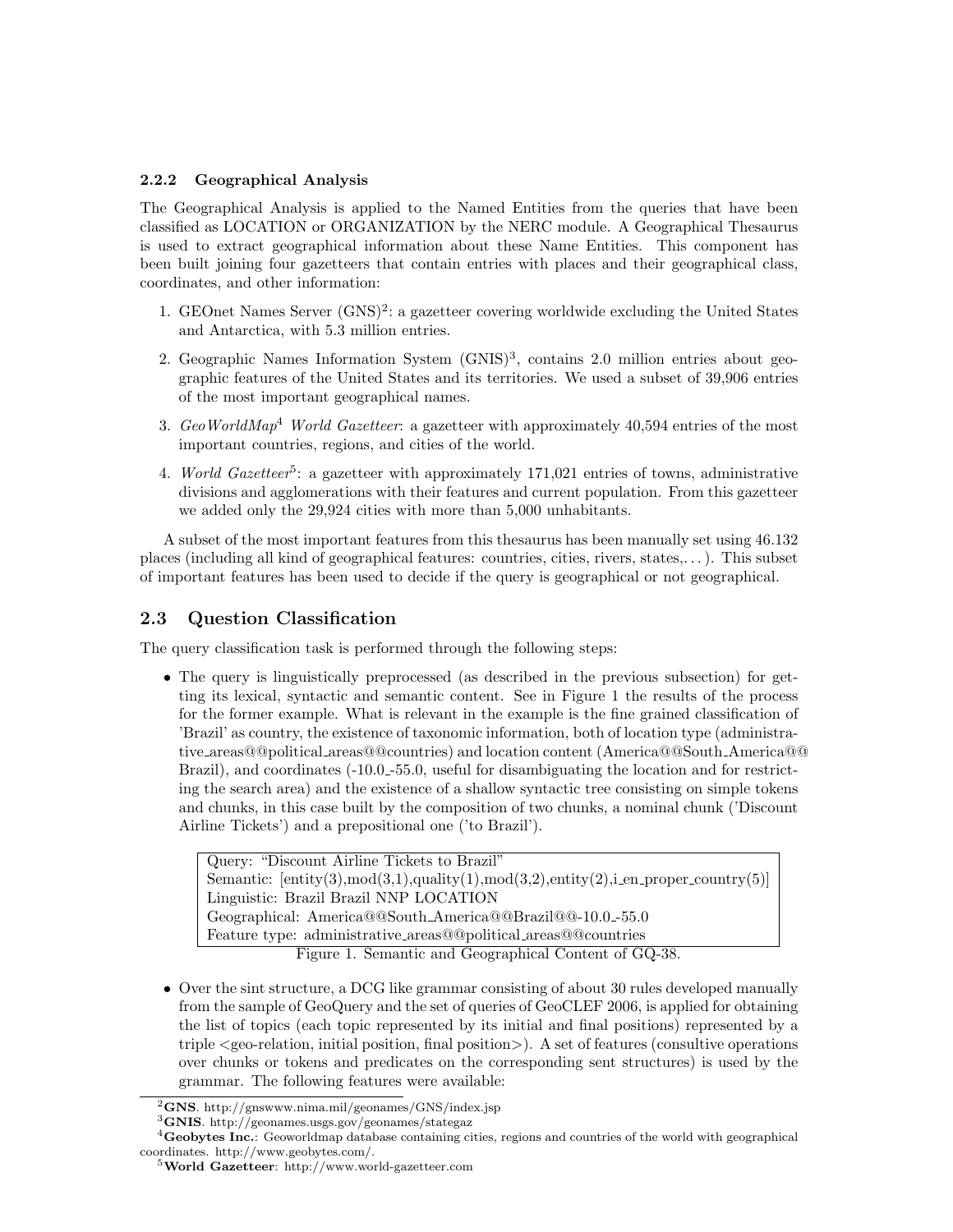- chunk features: category, inferior, superior, descendents.
- token features: num, POS, word form, lemma, NE 1 (general), NE 2 specific.
- token semantics: synsets, concrete and generic Named Entity type predicates (Named Entity types include: location, person, organization, date, entity, property, magnitude, unit, cardinal point, and geographical relation.
- head of the chunk features: num, POS, word, lemma, first NE, second NE.
- head of the chunk semantic features.
- left corner of the chunk: num, POS, word form, lemma, NE 1 (general), NE 2 (specific)
- left corner of the chunk semantics: WordNet synsets.

See Figure 2 for a sample rule. The rule can be paraphrased as follows: a sentence is composed by two chunks followed by a gap. The first chunk is of type 'npb' or 'np', i.e. it is a nominal phrase, basic or complex, its head cannot be a Named Entity and the limits of the chunk provide the limits of the topic. The second chunk is a 'pp' and it provides the list of locations.

```
parse_sentence(1, DS,CT,CNES) -->
  cc(DS,[(cc,[npb,np]),(hne1,[nil]),(ci,[LI]),(cs,[LS])],[],(1,1)),
  {CT=[(LI,LS)]},cc(DS, [ (cc, [pp]), (cd, [CD]) ], [ ], (1,1)),{parse_pp(_,DS,CNES,CD,[])},
  parse_gap(_,DS).
```
Figure 2. Example of DCG rule.

• Finally from the result of step 2 several rule-sets are in charge of extracting: i) LOCAL, ii) WHAT and WHAT-TYPE, iii) WHERE and GEO-RELATION, and iv) LAT-LONG data. So, there are four rule sets with a total of 25 rules. Figure 3 presents an example of a WHAT rule. The rule selects from the list of topics one containing a generic location (e.g. the noun 'city'). In this case the selected topic is assigned to WHAT and the WHAT TYPE set to 'Map'.

```
classify_question_topic(X,WHAT,'Map'):-
sentence_2(X, (_, CT,_,\_)),CT \ = [ ],
sentence<sub>1</sub>(X,S),
member((LC1,LC2),CT),
range(LC1,LC2,R),
member(LC,R),
nth(LC,S,Tk1),
is_ generic_location(Tk1,_),
concatenate_words_pos(X,R,WHAT),!.
```
Figure 3. Example of WHAT classification rule.

#### 3 Experiments and Results

We performed only one experiment for the GeoQuery2007 data set. The experiment consisted in to extracting the requested data for the GeoQuery from a set of 800.000 queries.

The results of the TALP system presented at the GeoCLEF's 2007 GeoQuery Geographical parsing task for English are summarized in Table 1. This table has the following IR measures for each run: Precision, Recall, and F1.